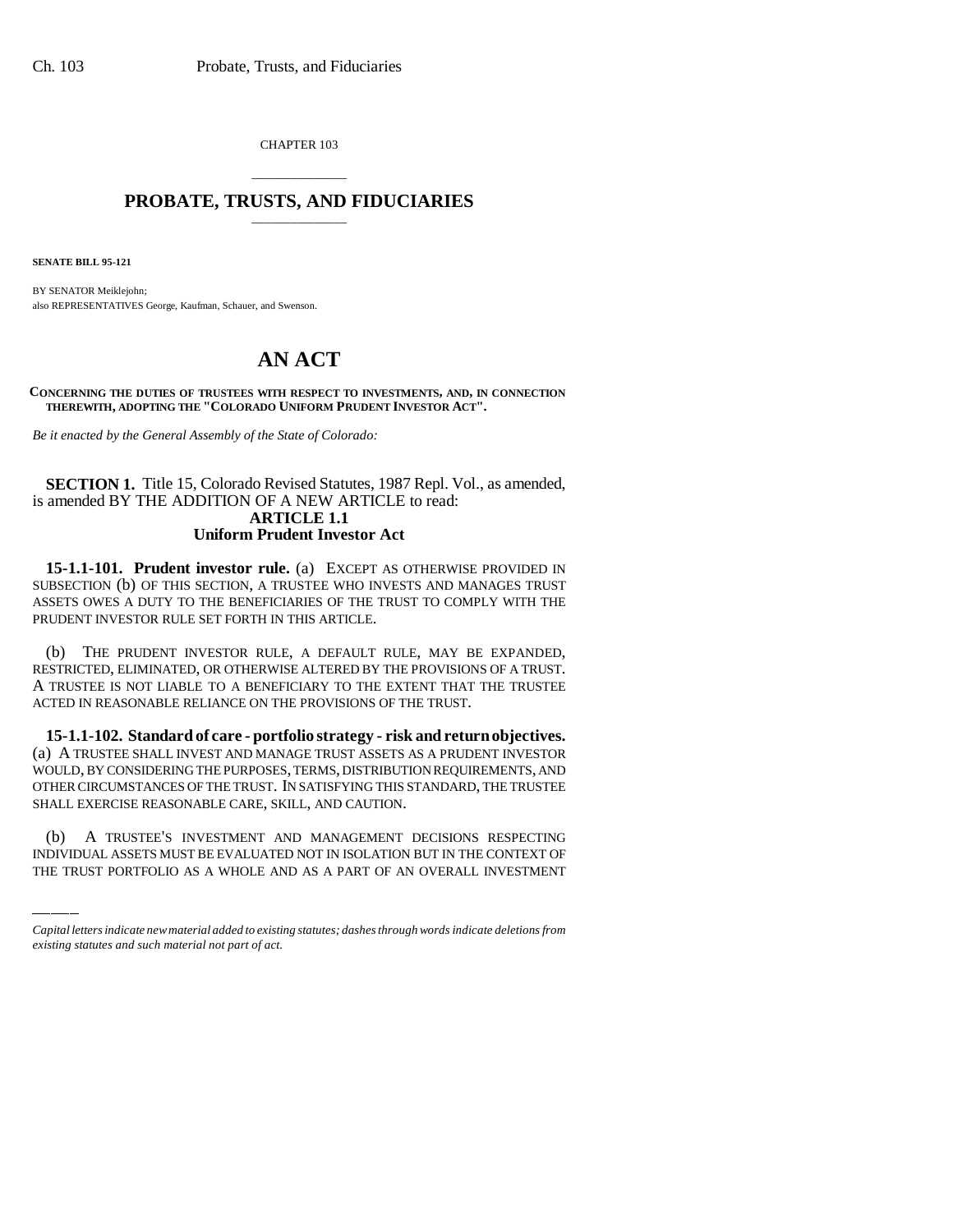STRATEGY HAVING RISK AND RETURN OBJECTIVES REASONABLY SUITED TO THE TRUST.

(c) AMONG CIRCUMSTANCES THAT A TRUSTEE SHALL CONSIDER IN INVESTING AND MANAGING TRUST ASSETS ARE SUCH OF THE FOLLOWING AS ARE RELEVANT TO THE TRUST OR ITS BENEFICIARIES:

(1) GENERAL ECONOMIC CONDITIONS;

(2) THE POSSIBLE EFFECT OF INFLATION OR DEFLATION;

(3) THE EXPECTED TAX CONSEQUENCES OF INVESTMENT DECISIONS OR STRATEGIES;

(4) THE ROLE THAT EACH INVESTMENT OR COURSE OF ACTION PLAYS WITHIN THE OVERALL TRUST PORTFOLIO, WHICH MAY INCLUDE FINANCIAL ASSETS, INTERESTS IN CLOSELY HELD ENTERPRISES, TANGIBLE AND INTANGIBLE PERSONAL PROPERTY, AND REAL PROPERTY;

(5) THE EXPECTED TOTAL RETURN FROM INCOME AND THE APPRECIATION OF CAPITAL;

(6) OTHER RESOURCES OF THE BENEFICIARIES;

(7) NEEDS FOR LIQUIDITY, REGULARITY OF INCOME, AND PRESERVATION OR APPRECIATION OF CAPITAL; AND

(8) AN ASSET'S SPECIAL RELATIONSHIP OR SPECIAL VALUE, IF ANY, TO THE PURPOSES OF THE TRUST OR TO ONE OR MORE OF THE BENEFICIARIES.

(d) A TRUSTEE SHALL MAKE A REASONABLE EFFORT TO VERIFY FACTS RELEVANT TO THE INVESTMENT AND MANAGEMENT OF TRUST ASSETS.

(e) A TRUSTEE MAY INVEST IN ANY KIND OF PROPERTY OR TYPE OF INVESTMENT CONSISTENT WITH THE STANDARDS OF THIS ARTICLE.

(f) A TRUSTEE WHO HAS SPECIAL SKILLS OR EXPERTISE, OR IS NAMED TRUSTEE IN RELIANCE UPON THE TRUSTEE'S REPRESENTATION THAT THE TRUSTEE HAS SPECIAL SKILLS OR EXPERTISE, HAS A DUTY TO USE THOSE SPECIAL SKILLS OR EXPERTISE.

**15-1.1-103. Diversification.** A TRUSTEE SHALL DIVERSIFY THE INVESTMENTS OF THE TRUST UNLESS THE TRUSTEE REASONABLY DETERMINES THAT, BECAUSE OF SPECIAL CIRCUMSTANCES, THE PURPOSES OF THE TRUST ARE BETTER SERVED WITHOUT DIVERSIFYING.

**15-1.1-104. Duties at inception of trusteeship.** WITHIN A REASONABLE TIME AFTER ACCEPTING A TRUSTEESHIP OR RECEIVING TRUST ASSETS, A TRUSTEE SHALL REVIEW THE TRUST ASSETS AND MAKE AND IMPLEMENT DECISIONS CONCERNING THE RETENTION AND DISPOSITION OF ASSETS, IN ORDER TO BRING THE TRUST PORTFOLIO INTO COMPLIANCE WITH THE PURPOSES, TERMS, DISTRIBUTION REQUIREMENTS, AND OTHER CIRCUMSTANCES OF THE TRUST, AND WITH THE REQUIREMENTS OF THIS ARTICLE.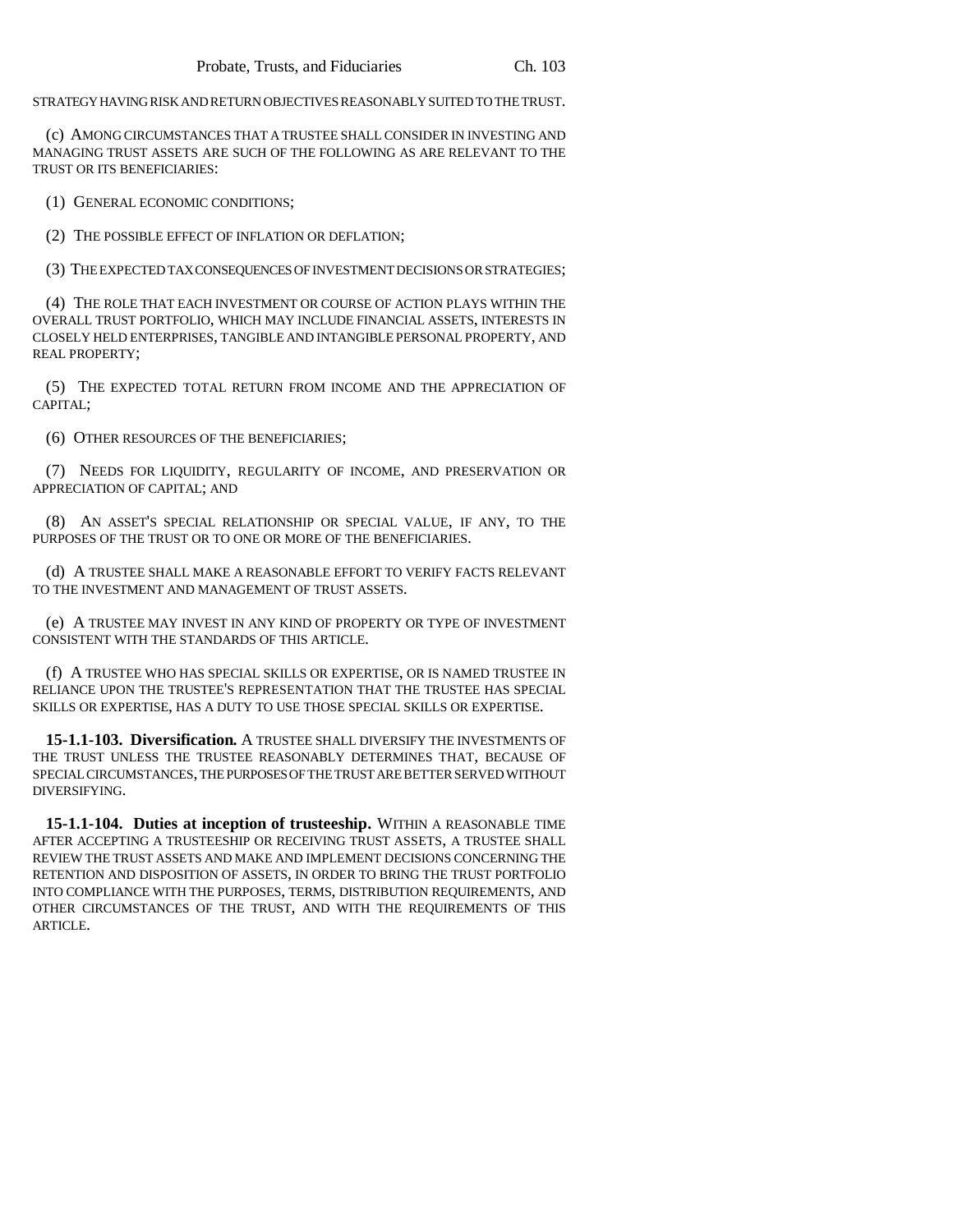**15-1.1-105. Loyalty.** A TRUSTEE SHALL INVEST AND MANAGE THE TRUST ASSETS SOLELY IN THE INTEREST OF THE BENEFICIARIES.

**15-1.1-106. Impartiality.** IF A TRUST HAS TWO OR MORE BENEFICIARIES, THE TRUSTEE SHALL ACT IMPARTIALLY IN INVESTING AND MANAGING THE TRUST ASSETS, TAKING INTO ACCOUNT ANY DIFFERING INTERESTS OF THE BENEFICIARIES.

**15-1.1-107. Investment costs.** IN INVESTING AND MANAGING TRUST ASSETS, A TRUSTEE MAY ONLY INCUR COSTS THAT ARE APPROPRIATE AND REASONABLE IN RELATION TO THE ASSETS, THE PURPOSES OF THE TRUST, AND THE SKILLS OF THE TRUSTEE.

**15-1.1-108. Reviewing compliance.** COMPLIANCE WITH THE PRUDENT INVESTOR RULE IS DETERMINED IN LIGHT OF THE FACTS AND CIRCUMSTANCES EXISTING AT THE TIME OF A TRUSTEE'S DECISION OR ACTION AND NOT BY HINDSIGHT.

**15-1.1-109. Delegation of investment and management functions.** (a) A TRUSTEE MAY DELEGATE INVESTMENT AND MANAGEMENT FUNCTIONS THAT A PRUDENT TRUSTEE OF COMPARABLE SKILLS COULD PROPERLY DELEGATE UNDER THE CIRCUMSTANCES. THE TRUSTEE SHALL EXERCISE REASONABLE CARE, SKILL, AND CAUTION IN:

(1) SELECTING AN AGENT;

(2) ESTABLISHING THE SCOPE AND TERMS OF THE DELEGATION, CONSISTENT WITH THE PURPOSES AND TERMS OF THE TRUST; AND

(3) PERIODICALLY REVIEWING THE AGENT'S ACTIONS IN ORDER TO MONITOR THE AGENT'S PERFORMANCE AND COMPLIANCE WITH THE TERMS OF THE DELEGATION.

(b) IN PERFORMING A DELEGATED FUNCTION, AN AGENT OWES A DUTY TO THE TRUST TO EXERCISE REASONABLE CARE TO COMPLY WITH THE TERMS OF THE DELEGATION.

(c) A TRUSTEE WHO COMPLIES WITH THE REQUIREMENTS OF SUBSECTION (a) OF THIS SECTION IS NOT LIABLE TO THE BENEFICIARIES OR TO THE TRUST FOR THE DECISIONS OR ACTIONS OF THE AGENT TO WHOM THE FUNCTION WAS DELEGATED.

(d) BY ACCEPTING THE DELEGATION OF A TRUST FUNCTION FROM THE TRUSTEE OF A TRUST THAT IS SUBJECT TO THE LAW OF THIS STATE, AN AGENT SUBMITS TO THE JURISDICTION OF THE COURTS OF THIS STATE.

**15-1.1-110. Language invoking standard of article.** THE FOLLOWING TERMS OR COMPARABLE LANGUAGE IN THE PROVISIONS OF A TRUST, UNLESS OTHERWISE LIMITED OR MODIFIED, AUTHORIZES ANY INVESTMENT OR STRATEGY PERMITTED UNDER THIS ARTICLE: "INVESTMENTS PERMISSIBLE BY LAW FOR INVESTMENT OF TRUST FUNDS," "LEGAL INVESTMENTS," "AUTHORIZED INVESTMENTS," "USING THE JUDGMENT AND CARE UNDER THE CIRCUMSTANCES THEN PREVAILING THAT PERSONS OF PRUDENCE, DISCRETION, AND INTELLIGENCE EXERCISE IN THE MANAGEMENT OF THEIR OWN AFFAIRS, NOT IN REGARD TO SPECULATION BUT IN REGARD TO THE PERMANENT DISPOSITION OF THEIR FUNDS, CONSIDERING THE PROBABLE INCOME AS WELL AS THE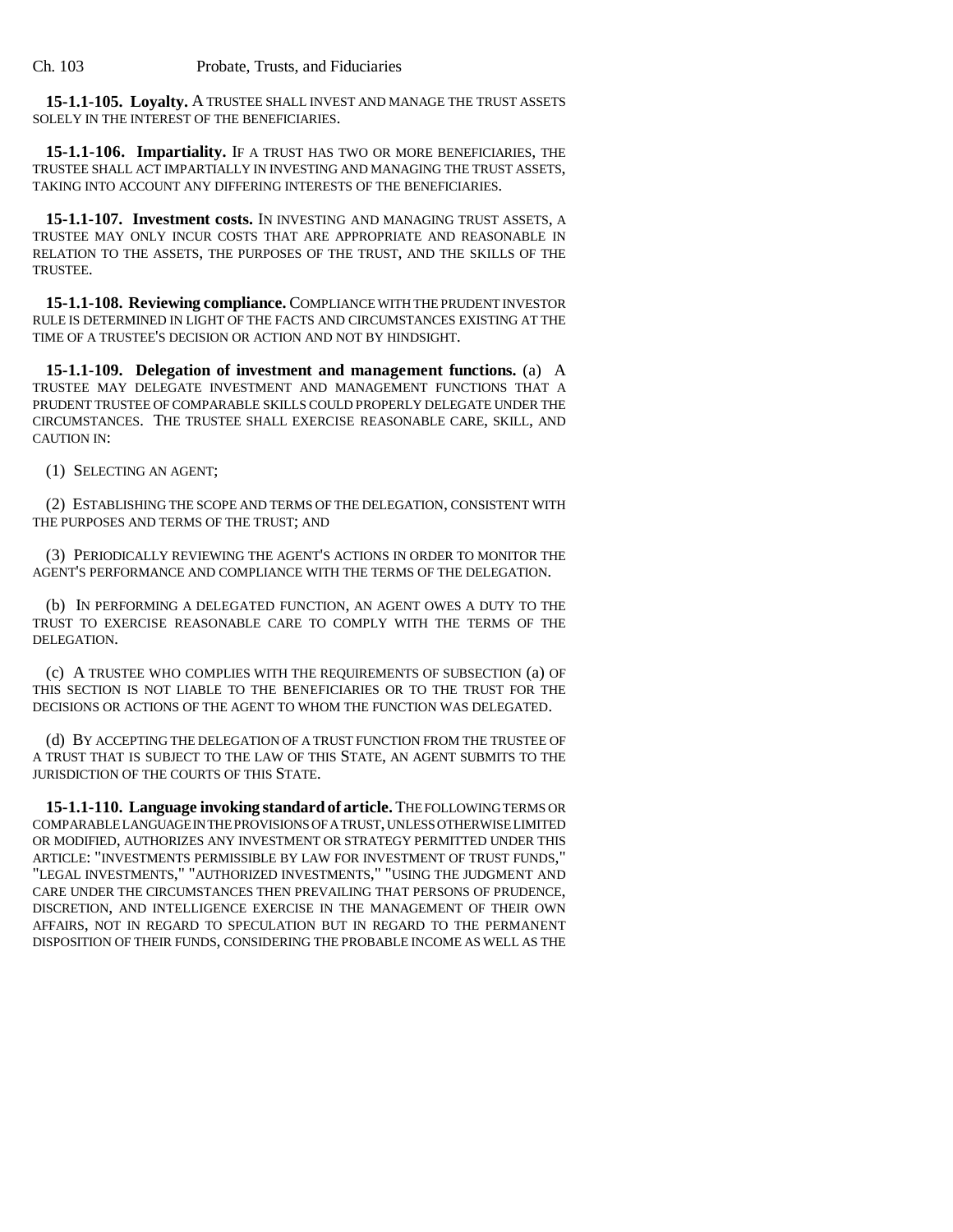PROBABLE SAFETY OF THEIR CAPITAL," "PRUDENT MAN RULE," "PRUDENT TRUSTEE RULE," "PRUDENT PERSON RULE," AND "PRUDENT INVESTOR RULE."

**15-1.1-111. Application to existing trusts.** THIS ARTICLE APPLIES TO TRUSTS EXISTING ON AND CREATED AFTER JULY 1, 1995; EXCEPT THAT, AS APPLIED TO TRUSTS EXISTING ON JULY 1, 1995, THIS ARTICLE GOVERNS ONLY DECISIONS OR ACTIONS OCCURRING AFTER SAID DATE.

**15-1.1-112. Uniformity of application and construction.** THIS ARTICLE SHALL BE APPLIED AND CONSTRUED TO EFFECTUATE ITS GENERAL PURPOSE TO MAKE UNIFORM THE LAW WITH RESPECT TO THE SUBJECT OF THIS ARTICLE AMONG THE STATES ENACTING IT.

**15-1.1-113. Short title.** THIS ARTICLE SHALL BE KNOWN AND MAY BE CITED AS THE "COLORADO UNIFORM PRUDENT INVESTOR ACT."

**15-1.1-114. Severability.** IF ANY PROVISION OF THIS ARTICLE OR ITS APPLICATION TO ANY PERSON OR CIRCUMSTANCE IS HELD INVALID, THE INVALIDITY DOES NOT AFFECT OTHER PROVISIONS OR APPLICATIONS OF THIS ARTICLE WHICH CAN BE GIVEN EFFECT WITHOUT THE INVALID PROVISION OR APPLICATION, AND TO THIS END THE PROVISIONS OF THIS ARTICLE ARE SEVERABLE.

**15-1.1-115. Colorado changes to uniform act - specific statutes control - use of term "trustee".** (1) (a) THE GENERAL ASSEMBLY RECOGNIZES THAT PERSONS, CORPORATIONS, ENTITIES, OR STATE AGENCIES WHO HAVE RESPONSIBILITY FOR INVESTING FUNDS MAY BE SUBJECT TO A STANDARD THAT IS SPECIFICALLY SET FORTH IN OTHER STATUTES. UNDER SUCH CIRCUMSTANCES, SUCH PERSONS, CORPORATIONS, ENTITIES, OR STATE AGENCIES SHALL COMPLY WITH THE STANDARD OF INVESTMENT SET FORTH IN THE OTHER STATUTE, AND THIS ARTICLE SHALL NOT MODIFY OR REPEAL THAT STANDARD.

(b) IN ADDITION, AS PROVIDED FOR IN SECTION 15-1-304.1, THIS ARTICLE SHALL NOT APPLY TO THOSE PERSONS, CORPORATIONS, ENTITIES, OR STATE AGENCIES WHICH WERE MADE SUBJECT TO THE PROVISIONS OF SECTION 15-1-304 BY SPECIFIC REFERENCE IN ANOTHER STATUTE IN EXISTENCE PRIOR TO JULY 1, 1995.

(2) AS USED IN THIS ARTICLE, "TRUSTEE" INCLUDES ORIGINAL OR SUCCESSOR ADMINISTRATORS, SPECIAL ADMINISTRATORS, ADMINISTRATORS CUM TESTAMENTO ANNEXO, EXECUTORS, GUARDIANS, CONSERVATORS, AND TRUSTEES, WHETHER OF EXPRESS OR IMPLIED TRUSTS.

**SECTION 2.** Part 3 of article 1 of title 15, Colorado Revised Statutes, 1987 Repl. Vol., as amended, is amended BY THE ADDITION OF A NEW SECTION to read:

**15-1-304.1. Standard for investments on and after July 1, 1995 - "Colorado Uniform Prudent Investor Act".** (1) ON AND AFTER JULY 1, 1995, WHEN INVESTING AND MANAGING ASSETS, FIDUCIARIES SHALL BE GOVERNED BY THE STANDARD FOR TRUSTEES SET FORTH IN THE "COLORADO UNIFORM PRUDENT INVESTOR ACT", ARTICLE 1.1 OF THIS TITLE.

(2) THIS SECTION SHALL NOT APPLY TO THOSE PERSONS, CORPORATIONS, ENTITIES,